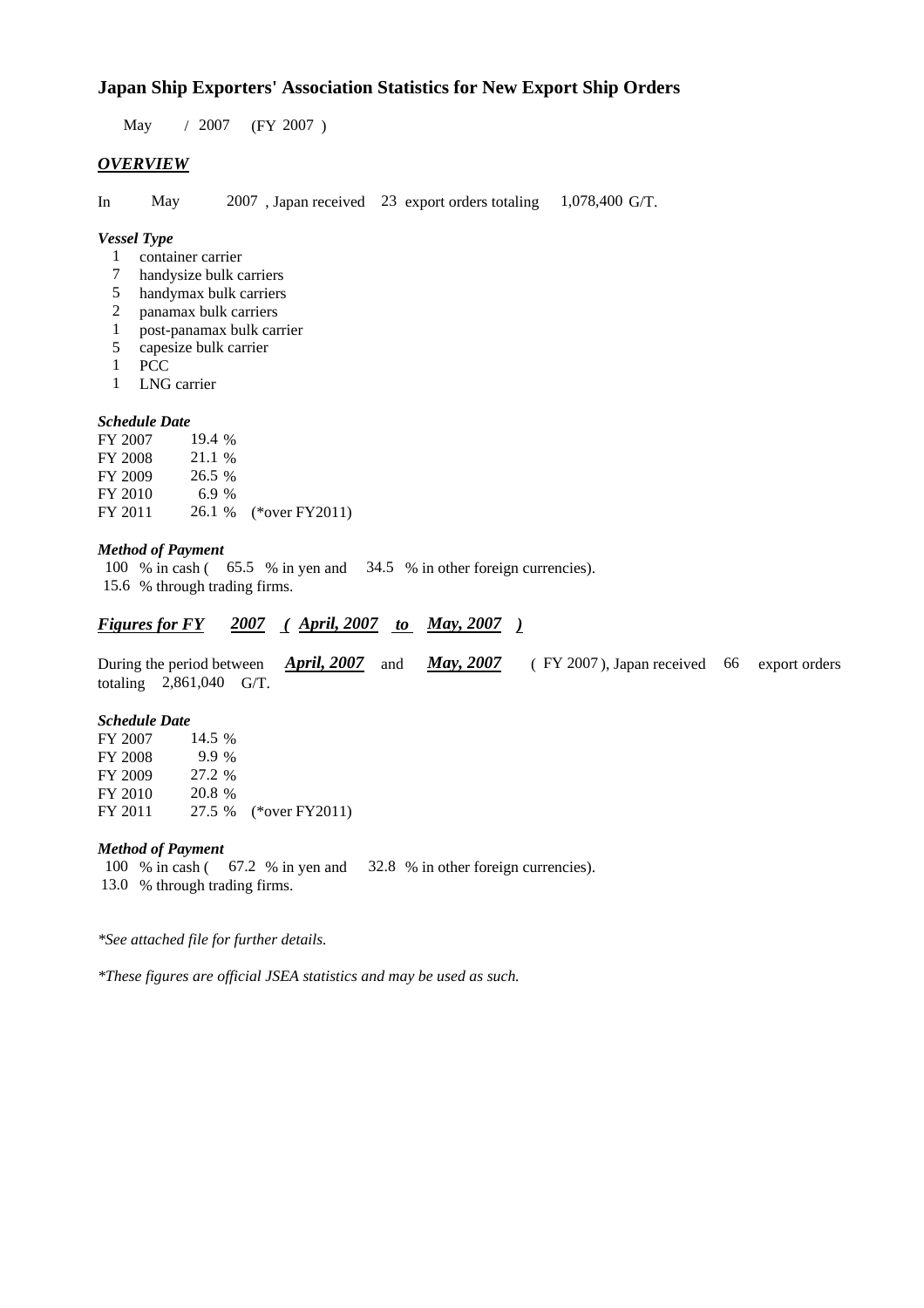#### New Export Orders Placed in May 2007 (FY 2007) Based on Fiscal Year

No. G/T No. G/T No. G/T No. G/T No. G/T No. G/T No. G/T No. G/TGeneral Cargos ( 33 1,252,290 28 1,085,340 0 0 5 166,950 0 0 1 1 17,200 1 17,200 7 201,350 Bulk Carriers 329 15,211,270 279 12,889,450 21 885,550 29 1,436,270 43 1,782,640 21 940,900 64 2,723,540 123 5,341,100 Tankers | 114 5,580,849 104 5,120,849 6 342,350 4 117,650 0 0 1 120,300 1 120,300 14 666,000 Combined Carriers 0 0 0 0 0 0 0 0 0 0 0 0 0 0 0 0Others 0 0 0 0 0 0 0 0 0 0 0 0 0 0 0 0 $\mathbf{0}$ Total 476 22,044,409 411 19,095,639 27 1,227,900 38 1,720,870 43 1,782,640 23 1,078,400 66 2,861,040 144 6,208,450  $\boxed{\text{FY 2007/FY2006 } (\%) }$  \* 118.2 163.6 99.0 30.0 89.7 106.3 95.3 \* 57.0 In CGT | | 10,512,203| | 9,168,266| | 544,063| | 799,874| | 820,943| | 514,359| | 1,335,302|| | 2,886,523 Apr 06 to Mar 07 Apr 06 to Jan 07 February 2007 March 2007 April 2007 May 2007 Apr 07 to May 07 Jan 07 to May 07 Description

*Figures for shipbuilding orders of 500 G/T and over for export as steel vessels placed with JSEA members are covered.*

\*FY 2006/FY2005

\*\*Calendar Year 2007

JSEA (June 2007)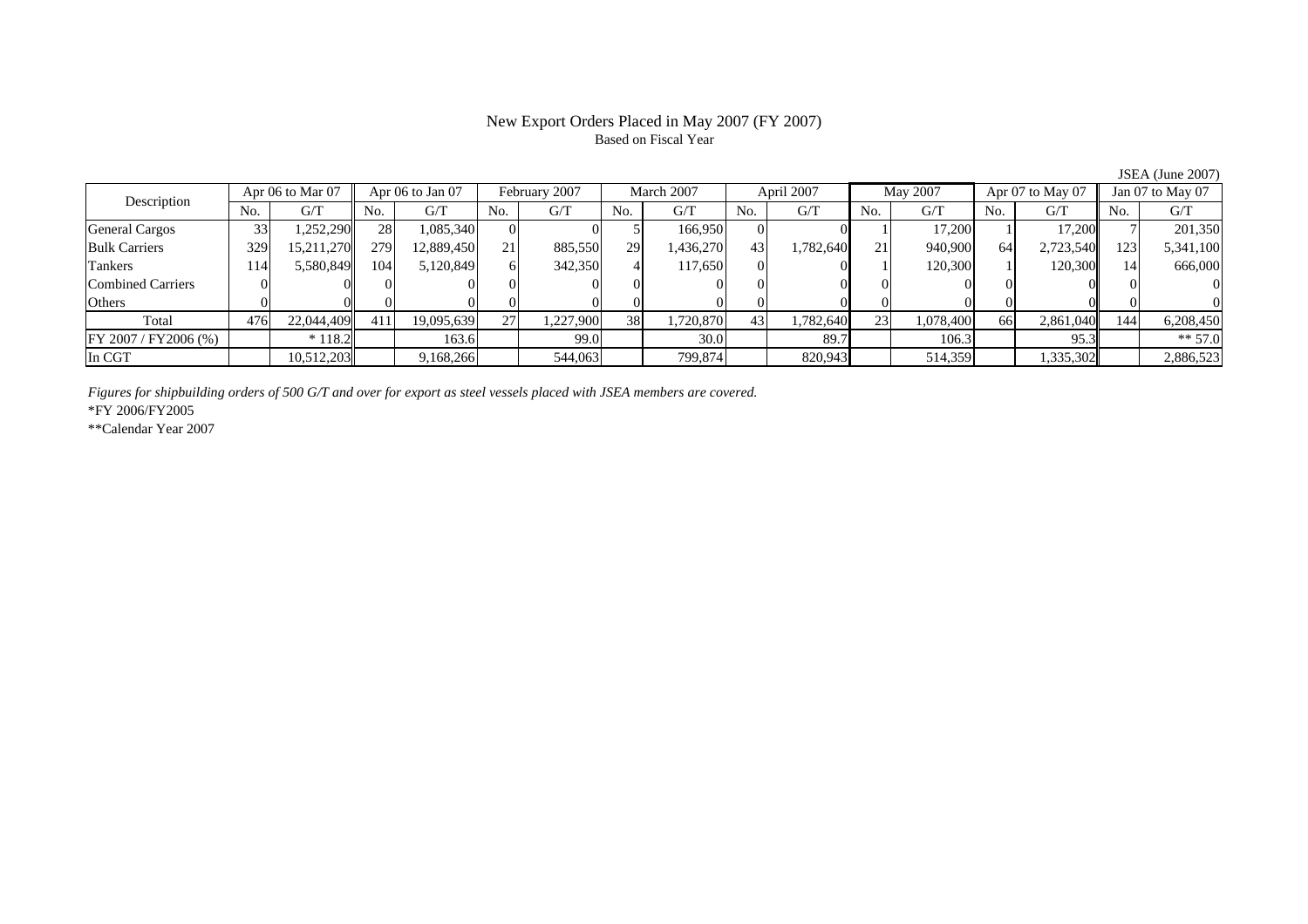# Based on Fiscal Year

No. I G/T II No. I G/T II No. I G/T II No. I G/T G/T II No. I G/T II No. I G/T II No. I G/T II No. I G/T II No  $G/T$ General Cargos 26 1,068,981 20 860,848 2 31,967 4 176,166 4 150,001 2 83,980 6 233,981 16 576,342 Bulk Carriers 220 10,156,642 186 8,545,060 11 552,055 23 1,059,527 17 775,039 13 500,538 30 1,275,577 90 4,153,834 Tankers | 73 | 4,735,786|| 60 | 3,958,599 | 3 | 99,952 | 10 | 677,235 | 3 | 108,250 | 3 | 143,764 | 6 | 252,014|| 28 | 1,555,581 Combined Carriers 0 0 0 0 0 0 0 0 0 0 0 0 0 0 0 0Others | 0 | 0 | 0 | 0 | 0 | 0 | 0 | 0 | 0 | 0 | 0 | 0 Total 319 15,961,409 266 13,364,507 16 683,974 37 1,912,928 24 1,033,290 18 728,282 42 1,761,572 134 6,285,757 FY 2007 / FY2006 (%) | \* 105.8 | 112.4 | 53.4 | 99.9 | 77.7 | 93.3 | 83.5 | \*\* 88.5 In CGT | | 7,421,886|| | 6,259,392| | 327,880| | 834,614| | 498,990| | 357,575| | 856,565|| | 2,857,137 Description Apr 06 to Mar 07 Apr 06 to Jan 07 February 2007 March 2007 April 2007 May 2007 Apr 07 to May 07 Jan 07 to May 07

*Deliveries of new shipbuilding orders of 500 G/T and over for export as steel vessels placed with JSEA members are covered.*

\*FY 2006/FY2005

\*\*Calendar Year 2007

JSEA (June 2007)

# Export Ships Delivered in May 2007 (FY 2007)